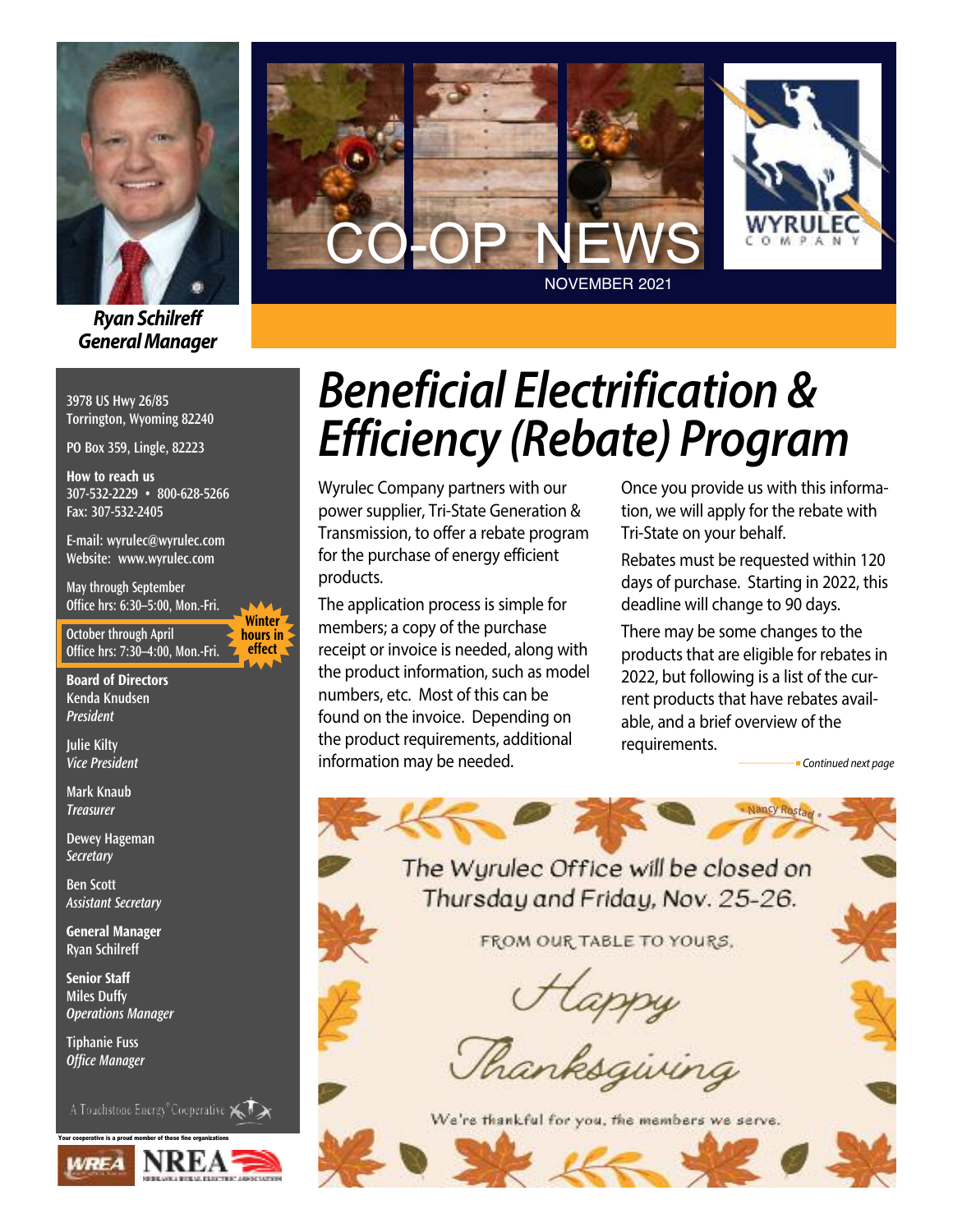## **Rebate Program**

*Continued from previous page* 

**Residential LED lamps:** Must be a minimum of 500 lumens to qualify for the rebate. Available for a rebate of 50% of the cost of the lamp, with the rebate capped at \$8/lamp.

**Commercial lighting:** Several options are available for LED lighting installations at a commercial location; please contact Wyrulec for more information.

**Energy Star Appliances:** Rebates are available for refrigerators (\$30), freezers (\$30), dishwashers (\$20), clothes washers (\$30- \$40), and clothes dryers (\$30).

An additional incentive of \$60 per unit is available for recycling your old refrigerator or freezer. The rebates are not brand specific, but the appliances do need to be Energy Star certified.

**Electric water heaters:** Electric water heaters do not need to be Energy Star rated; rebate available is \$30, with an additional \$20 incentive if the unit has a lifetime tank warranty. An air source heat pump water heater is eligible for a \$350 rebate, but must be Energy Star rated.

*——————* <sup>n</sup> *Continued next page*

**If you see your name in these pages, contact Wyrulec Company at 307-532-2229 for your \$25 bill credit!**

**New Phone Numbers!**

Wyrulec is migrating from our current number, 307-837-2225, to the number **307-532-2229**.

This change will help us improve issues with multiple incoming calls, such as during outage reporting.

Please call **307-532-2229** when contacting Wyrulec at any time, including after hours. Additionally, you can also use the number: **877-WYRULEC** (877-997-8532)

to report an *after hours* outage.

### **2022 Annual Meeting**

**William Wynne \***

The Board Seat for Districts #1 and #2 will be up for re-election at the 2022 Annual Meeting, which is scheduled for March 31st. Ben Scott currently represents District #1, and Dewey Hageman currently represents District #2. If you currently live in either of these districts and are interested in running or would like further information, please contact a member of the Nominating Committee:

**District #1:** Art Davis, 307-532-7726 **District #2:** Douglas Frederick, 307-532-0302 **District #3:** Kent Hunter, 307-532-3926 **District #4:** Jack Revelle, 308-631-8026 **District #5:** Curtis Grandstaff, 307-834-2459

\*

Shamon Pickinpaugh\*

Article IV, Section 3 of Wyrulec Company By-Laws states:

It shall be the duty of the board to appoint not less than ninety days before the date of the meeting of the members at which directors are to be elected, a committee on nominations consisting of one member from each directorate district referred to in Article IV, Section 2 of these By-laws. No officer or member of the board shall be appointed a member of such committee.

- 1.The committee shall prepare and post at the principal office of the Cooperative at least sixty days before the meeting, a list of candidates for each directorship to be elected.
- 2.Any fifteen (15) or more members may make other nominations in writing over their signatures not less than (30) days prior to the meeting, and the secretary shall post the same at the same place where the list of candidates selected by the committee is posted.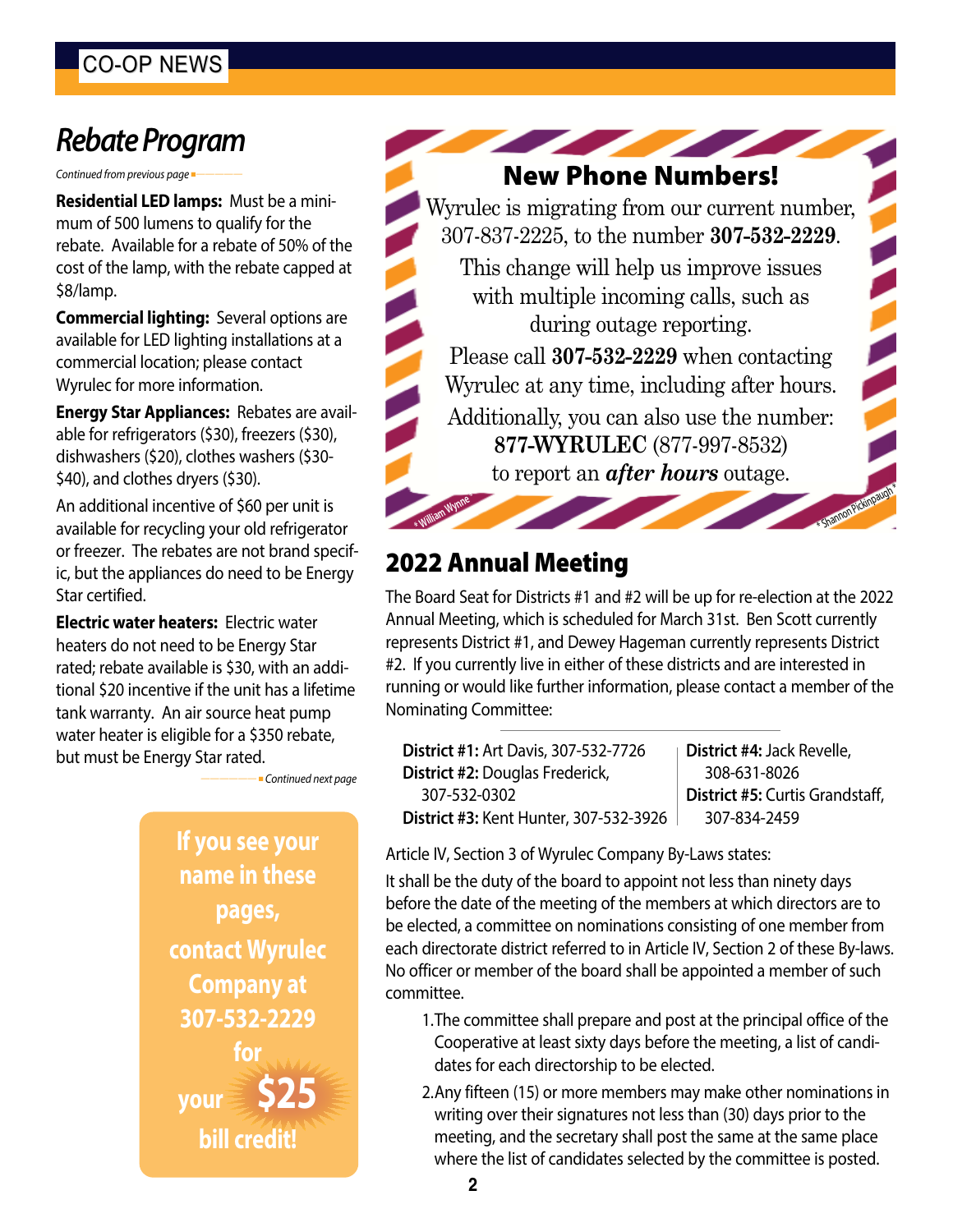#### CO-OP NEWS

## *Re b a te Program*

*Continued from previous page* <sup>n</sup>*—————*

**Split-System Air Conditioners: Permanent instal**lations only, window units do not qualify. Unit must be Energy Star certified, a minimum of 16 SEER, and minimum size of 1 ton (12,000 Btu/hr). Rebate of \$100/unit is available.

**Electric Heat Pump, Air source:** \$85/unit for terminal heat pumps or window mounted air-source heat pumps. \$300/ton for units rated from 15-17 SEER. \$450/ton for units above 17 SEER. Energy star rating not required, minimum load is 12,000 Btu/hr.

**Electric Heat Pump, Ground source:** \$500/ton for new systems, \$250/ton for replacement systems. Energy Star rating not required.

**Outdoor Power Equipment:** Both battery and electric corded power equipment qualifies. Minimum purchase price of \$50, maximum rebate of \$300 per member.

**Electric mower or snow blower:** 25% of cost, maximum rebate of \$150.

Electric trimmers, chainsaws, pruners, blowers, **power washers:** 25% of cost, maximum rebate \$ 5 0 .

**Electric bicycles:** 25% of cost, maximum rebate \$ 1 5 0 .

Commercial, Industrial, or Irrigation Motors: Rebate for new or replacement motors, but not rebuilt or rewound motors. All qualifying motors must meet minimum efficiency requirements. Rebate is \$8 per horsepower, with an additional \$1.50/horsepower for wiring assistance if the motor is a new installation.

Wyrulec also provides an additional \$1 per horsepower for all installations.

**Variable Speed Drive:** Applies to the installation of new VSD's, replacement of an existing unit does not qualify. Rebates are paid based on Tri-State's reference table. Contact Wyrulec for more information.

Electric Vehicle charging equipment: Rebates are available for Level 2 (residential, commercial or public) and Level 3 (direct current fast charger for public use). Please contact Wyrulec for more information.

**Keep Your Holidays**  <sup>C</sup>heste<sup>r</sup> <sup>H</sup>ow<sup>e</sup> **BRIGH** 

Don't add stress to your holiday season. Knowing how to properly use and hang lights could prevent injury or fire.



Leorn more:

ctricity.org